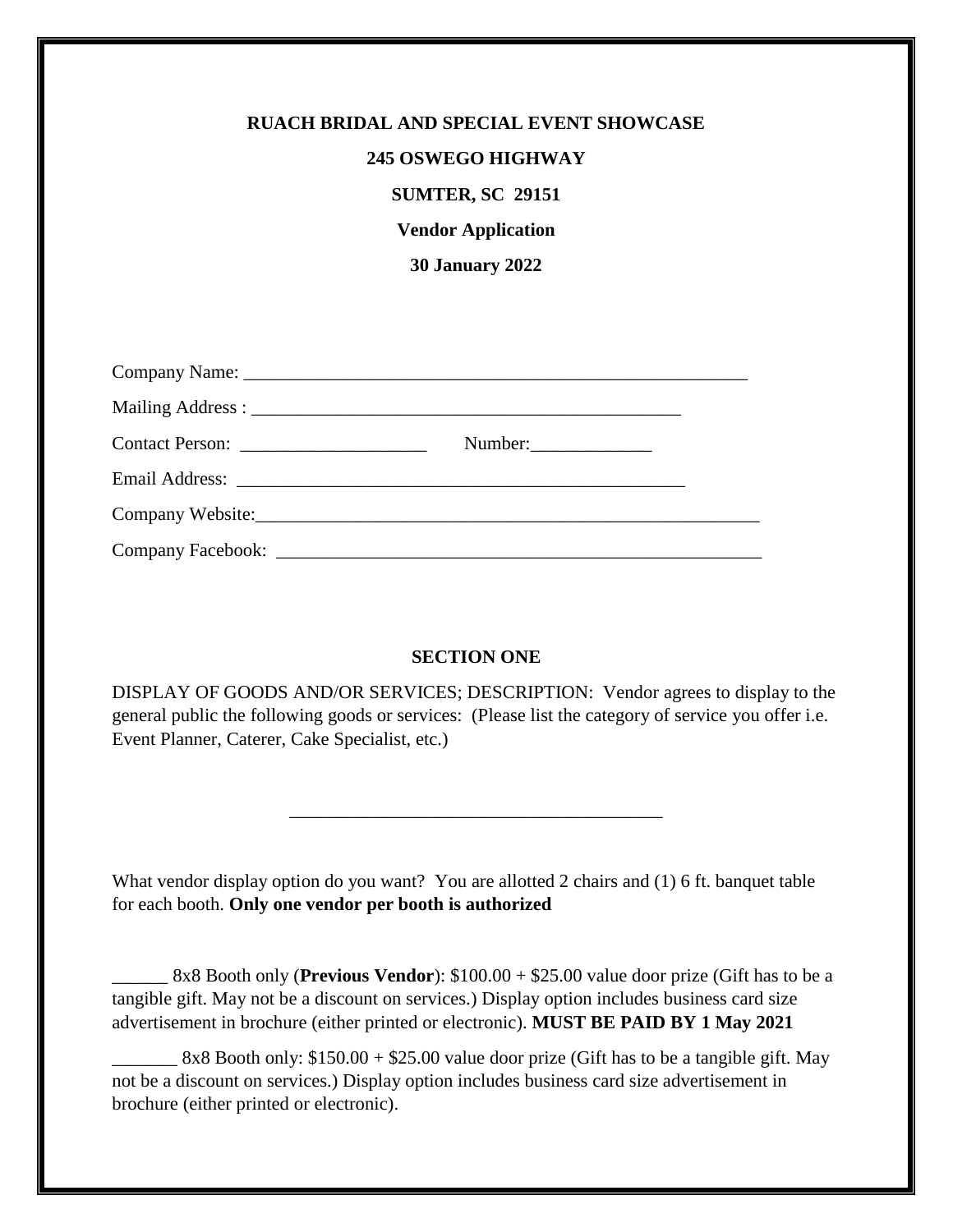Food or Other Non-fee Vendor: Provide food samples for at least 200 guests + \$25.00 value door prize (Gift has to be a tangible gift. May not be a discount on services.) Display option includes business card size advertisement in brochure (either printed or electronic).

*Special Note: The scholarship for food vendors will only be offered to 3 food vendors that have never vended with us before. All other food vendors will have to pay the traditional vending fee of \$150.00 plus \$25.00 value door prize.* 

How many additional tables will you need \_\_\_\_\_\_? There is a \$25.00 fee for each additional table. You may utilize your own props or displays.

Do you need electricity? (There is a \$25.00 fee for electric) \_\_\_\_\_Yes \_\_\_\_\_\_No

## **SECTION TWO.**

PAYMENT: Vendor agrees to pay a 100% non-refundable registration fee. This payment must be received no later than Saturday, January 15, 2022. Booth space will be processed on a first come, first served basis. (Vendors with similar products will be limited). Payment must be made in the form of cash, cashier's check, credit card, PayPal(eboyd@luvcovenant.org), Cash App(\$LUVCUV) or money order payable to Love Covenant Church – Ruach. There is a \$3.20 processing fee for all credit card payments.

## **SECTION THREE.**

Food Vendors: Any vendor serving food or baked items must be licensed and insured. A copy of your insurance declaration page should be presented to the Ruach with your application.

## **SECTION FOUR. Terms and Conditions**

Please initial next to each one of the terms and conditions listed below sign and return this contract in its entirety with your vendor fee.

1. PLEASE NOTE: Your actual booth placement depends on availability & location of a similar currently registered vendor. The date your contract is received by RUACH also plays a key in placement.

2. Booth space is not secured without RUACH's receipt of a completed Exhibitor Contract including signed Terms & Conditions Pages along with 100 % payment (non-refundable). (RETURN ALL PAGES) **Initial here\_\_\_\_\_\_\_\_\_\_\_.**